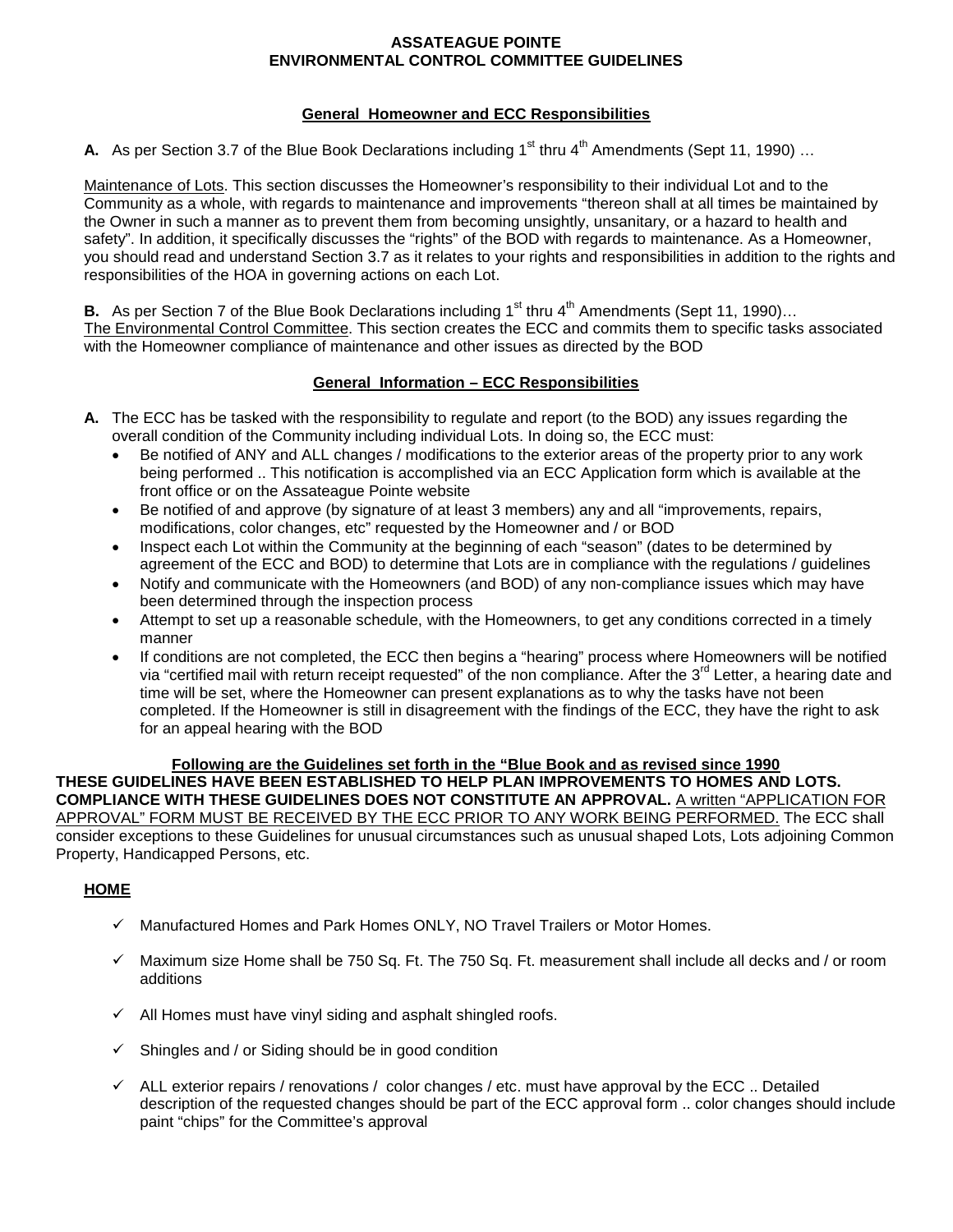- $\checkmark$  House Numbers– Worchester County Emergency Services Require 3" high house numbers on each Home. Black or White Letters / Numbers may be used but the color and location must receive ECC approval. A complete application for Approval need not be filled out for this…. A special form is available for this purpose.
- $\checkmark$  Recommended room additions to Homes shall be "sectional" type (Such as Silvertop) or be manufactured by the same Builder as the Home … Using the same siding and trim as the Home. On Site, Stick Built rooms will be permitted but only after the following conditions are met.
	- 1. An ECC form for the addition must be filled out with the basic dimensions, setbacks, information, etc. Once the ECC reviews the information .. the Committee will either "Approve" (go to Step 2) .. "Reject", no further action is necessary .. or ask for additional information which will start the process over.
	- 2. It will be the Homeowner's responsibility to present the appropriate Engineering Plans, Engineering Calculations, etc to the County in order for them to Approve / Reject the Project so that a Building Permit may be issued. Inspection for the various phases must be arranged and scheduled through the County.

Once construction is started .. all existing Restrictions as to time of Completion, etc will go into effect

- $\checkmark$  Canvas window and door awnings may be permitted, Only by written approval. Maximum height shall be 30" and Maximum projection shall be 30". Colors must be approved by the ECC Committee. All awnings must be of quality material, properly installed and maintained. The ECC may require removal and / or repair should canvas become unsightly.
- $\checkmark$  Certain improvements may require Permits  $\dots$  the Homeowner is responsible for any permits or approvals required by outside agencies
- $\checkmark$  For Safety reasons, All House numbers should be un-obstructed and visible from the street
- Homeowner is responsible for all "electrical service" after the meter
- All foundation areas around Homes must be covered with Skirting
- All skirting / siding MUST be protected by landscape timbers or other approved materials
- $\checkmark$  Any non-skirted areas MUST be protected by landscape timbers or other approved materials no later than January 2015 [\*2]
- $\checkmark$  All new Heating & Cooling units must be installed @ floor level not on the ground (FEMA Guidelines)
- The support for Heating & Cooling units must be skirted
- $\checkmark$  No New Colored Skirting Allowed .. Only white skirting is allowed as replacement ... if a house currently has any form of colored skirt and replacement is required… the skirting around the entire home must be replaced
- $\checkmark$  No rusty roof vents allowed, approved colors are "Black / Brown / Silver / Gray / White and should not be in contrast to the general Home color
- $\checkmark$  Interior Window Blinds should not be unsightly, Exterior Blinds (Solar Shades) are not permitted
- $\checkmark$  Window screens should not be torn / ripped or highly worn .. hole sizes greater then a  $\frac{3}{4}$ " (size of a dime) are not allowed … Patched screens are not allowed
- The Date for the start of the 1<sup>st</sup> round of Inspections will be announced no later than the end of March, each year. As is the norm, Violation notices will be mailed to Homeowners. The date for the Homes to be brought into compliance from the  $1<sup>st</sup>$  Inspections will also be announced by the end of March.

#### **SHEDS**

 Sheds must be of the "Salt Box" design in an 8' x 8' or 8' x 10' size and they must be anchored. Shed siding and shingles must match the Home. Sheds must "generally" be placed in the left rear of the Lot with the doors facing the Street. If for any reason a shed must be replaced .. the doors must face the Home. All Sheds must be built and painted off-site and cannot be installed on the Lot until completed. Any Shed built by any Builder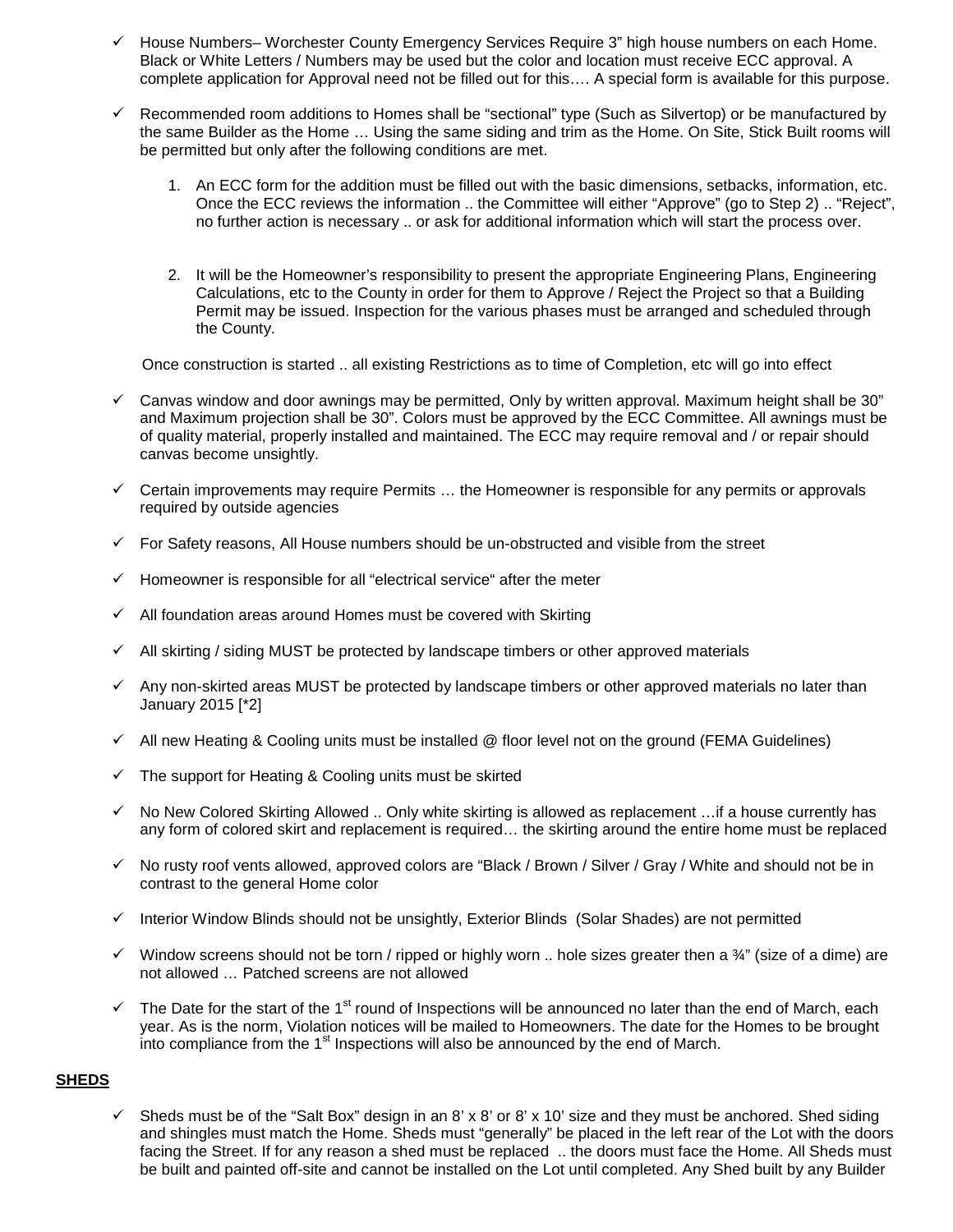shall require that complete plans and photos be submitted prior to being considered for Approval………. Shed "setbacks are as follows:

> Right Side Yard Setback = 3' \* Left Side Yard Setback = 0'**\*** Front Yard Setback =  $10'$ Rear Yard Setback  $= 5'$ **\***A Setback may be imposed by the ECC

- $\checkmark$  If the shed foundation is covered with skirting, All skirting MUST be protected by landscape timbers or other approved materials
- $\checkmark$  Any non-skirted areas MUST be protected by landscape timbers or other approved materials no later than January 2015 [\*2]

# **PARKING, STORAGE AREA, VEHICLES & BOATS**

- $\checkmark$  Each Lot must maintain an open space accessible for parking 2 cars (vehicles) (10' x 20' Each). Parking spaces may be graveled, paved, or concrete. They may also be left in a natural grass condition so long as no erosion or unsightly condition is caused by lack of stabilization. All Gravel (stone) parking spaces / drive-ways must have a lumber border, which is properly anchored to the ground. Also, a plastic or cloth liner must go under the gravel to prevent grass growth. Asphalt parking spaces / drive-ways are not required to be bordered, but may not become unsightly. The ECC may grant a permit for larger parking spaces on larger and / or corner lots.
- $\checkmark$  It is the Homeowner's responsibility to spray and / or weed the driveway area including around the hard borders. A fine of \$100.00 / occurrence (plus a \$50.00 admin fee) can be imposed for weeds
- $\checkmark$  No excess parking of any type of vehicle is allowed on the streets, parking on your own lawn is permitted as long as there is sufficient room and there is not any infringement on neighboring property … Additional parking can be found at the Rec center, Clubhouse, and Pier areas
- $\checkmark$  Boat and trailer parking is allowed at a Lot for a maximum period of 48 consecutive hours after which time it must be removed. It cannot be returned for an additional period of 12 hours
- $\checkmark$  No motorized boats (personal use) may be used in the Ponds .. Canoes, Kayaks, Paddle Boards and the Paddle Boats are allowed ..
- **The Storage Yard Committee should be contacted with any questions, the guidelines set forth here, regarding the Area are for reference only and should not be considered as final**
- $\checkmark$  It is the Homeowner's responsibility to spray and / or weed their assigned slip in the Storage Area.
- $\checkmark$  The Storage Area is open to Boats, wave-runners, motor homes, storage trailers, vans, golf carts, pick-up trucks and autos … no commercial vehicles allowed
- $\checkmark$  Only one Storage Area slip will be assigned to a Lot
- No Boats, Trailers, etc can be stored in a storage slip assigned to another Lot
- $\checkmark$  No subletting of a storage slip allowed to a 3<sup>rd</sup> party for a fee or not. [\*6]
- Slips may be loaned to a 3<sup>rd</sup> party on a temporary basis but not to exceed 7 days. [<sup>\*</sup>6]
- If an assigned slip occupant is found to have violated this guideline, their storage slip will be forfeited. [\*6]
- $\checkmark$  Renters, visitors and guests are NOT allowed to bring in Boats, Trailers, RV's, etc
- $\checkmark$  No abandoned, unlicensed, inoperable vehicles, or items in a state of dis-repair are allowed
- $\checkmark$  Boats may be docked for reasonable short periods of time at the Pier, a 2 hour limit should be considered.

#### **Golf Carts / Bicycles / Etc**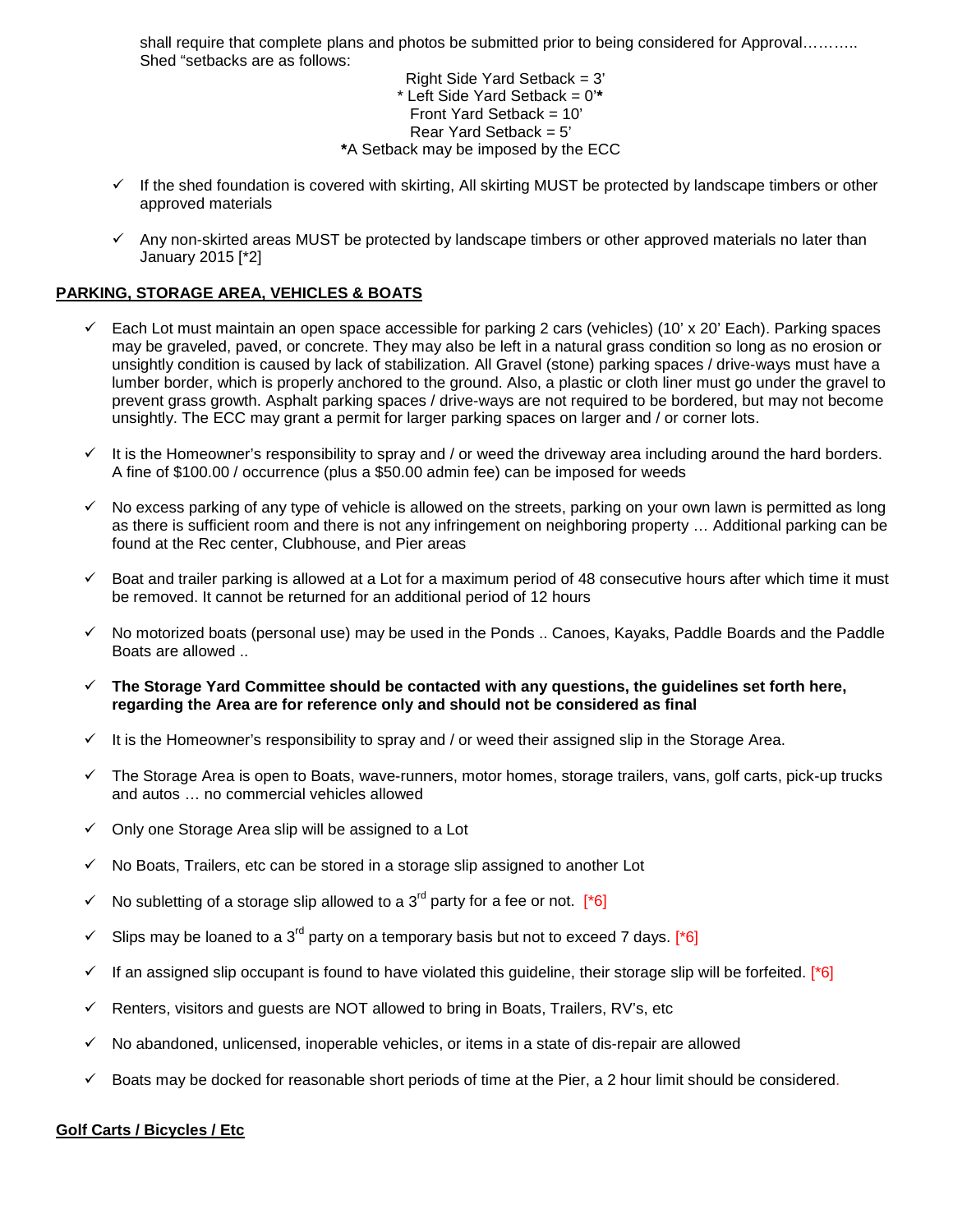- $\checkmark$  No mopeds, mini-bikes, ATVs are allowed to be operated within the Community. No unlicensed or inoperable vehicles are allowed in the Community (except Golf Carts and Bicycles) .. a good rule of thumb is if the "vehicle" in question can be registered and / or licensed on State highways
- $\checkmark$  No wheeled vehicles are allowed on the Pier with the exception of Wheelchairs and Strollers
- $\checkmark$  ONLY Licensed drivers are allowed to operate golf carts and / or "other" registered vehicles
- $\checkmark$  A driver with a "learner's permit" is NOT allowed to operate a Golf Cart even in the company of a "licensed" adult
- An under-aged driver sitting on a licensed driver's lap is illegal
- All Golf Carts must be registered at the front office
- $\checkmark$  All Golf Carts must display the AP registration sticker and the Lot Number in 3" high numbers on the left side (driver's side) of the windshield. Lot numbers on the rear of the cart are encouraged but not required [\*5]
- $\checkmark$  Golf Carts operating at night must be equipped with Cart mounted and cart powered headlights and at least rear reflectors. (headlights must be of OEM or equivalent aftermarket manufacture) After Dusk, headlights must be "on" and operating
- $\checkmark$  Bicycles operating at night must be equipped with headlights and / or reflectors
- No Bicycles are permitted on the Basketball Court
- $\checkmark$  No riding or operating on Common ground or properties of others
- $\checkmark$  The HOA is not liable for any thief or damage to or caused by Golf Carts, it is highly recommended that the Homeowner obtain insurance coverage pertaining to the use and ownership of Golf Carts
- $\checkmark$  No vehicles, except Golf Carts are allowed to be driven on the grass area in front of the Dog Park Area. Due to the normal grass conditions, Golf Carts are banned in this area from 1 July to 31 Aug each year. No vehicles what so ever are allowed inside the Dog Park

# **COURTYARDS / Landscaping / Patio / DECKS / Plantings and Flower Boxes**

- $\checkmark$  Concrete pads for recreation may be placed in an approved location adjacent to the left side of the Home. The recreation pads may not exceed a width of 16 Feet or a length of 30 Feet on a 50' x 60' Lot (Totaling a Maximum of 480 Sq. Ft). The ECC may grant a permit for larger pads on larger and / or corner lots.
- $\checkmark$  Court-yard walls. A wall may be placed around the recreational concrete pad to create a Court-yard. The construction of the wall must be vinyl siding that matches the Home. Lattice may be used for a trim above the wall so long as all lattice edges are molded or trimmed out. (In lieu of lattice, Nautical rope may be used or the space can be left empty) Wall height may not exceed 52" of solid material and may not have a total height of more than 72". Posts are to be white unless a variance has been granted. Courtyard walls must be of a stud construction covered in vinyl siding. 36" high Picket style fencing may only be used on the rear of the Courtyard or as a gate in the front. [\*1]Pre-Fab vinyl fencing style units may be used , but design must be approved by the ECC.
- $\checkmark$  Patio Block or Bricks, when used as a sidewalk must be bordered by lumber ties and properly secured to the ground. Any voids or cracks between blocks must be filled either with concrete or gravel (Including proper ground cover ).
- Recreational concrete pads or Court-yards may not be covered with permanent awnings or roofs. Canvas "Beach" type umbrellas will be permitted in these areas but must be stored when not in use. Manufactured open-sided "Gazebo" rooms with fabric roofs are allowed with ECC approval. Bases must be permanently "fastened" to the concrete pad and Coverings must be removed no later than Thanksgiving (or when deemed necessary by the BOD due to pending weather conditions)
- Courtyard Concrete pads (inside courtyard walls) and concrete driveways may be stained to brighten the appearance .. actual color must be approved, but should be a light natural concrete tone .. the ECC Committee has several "approved" colors on file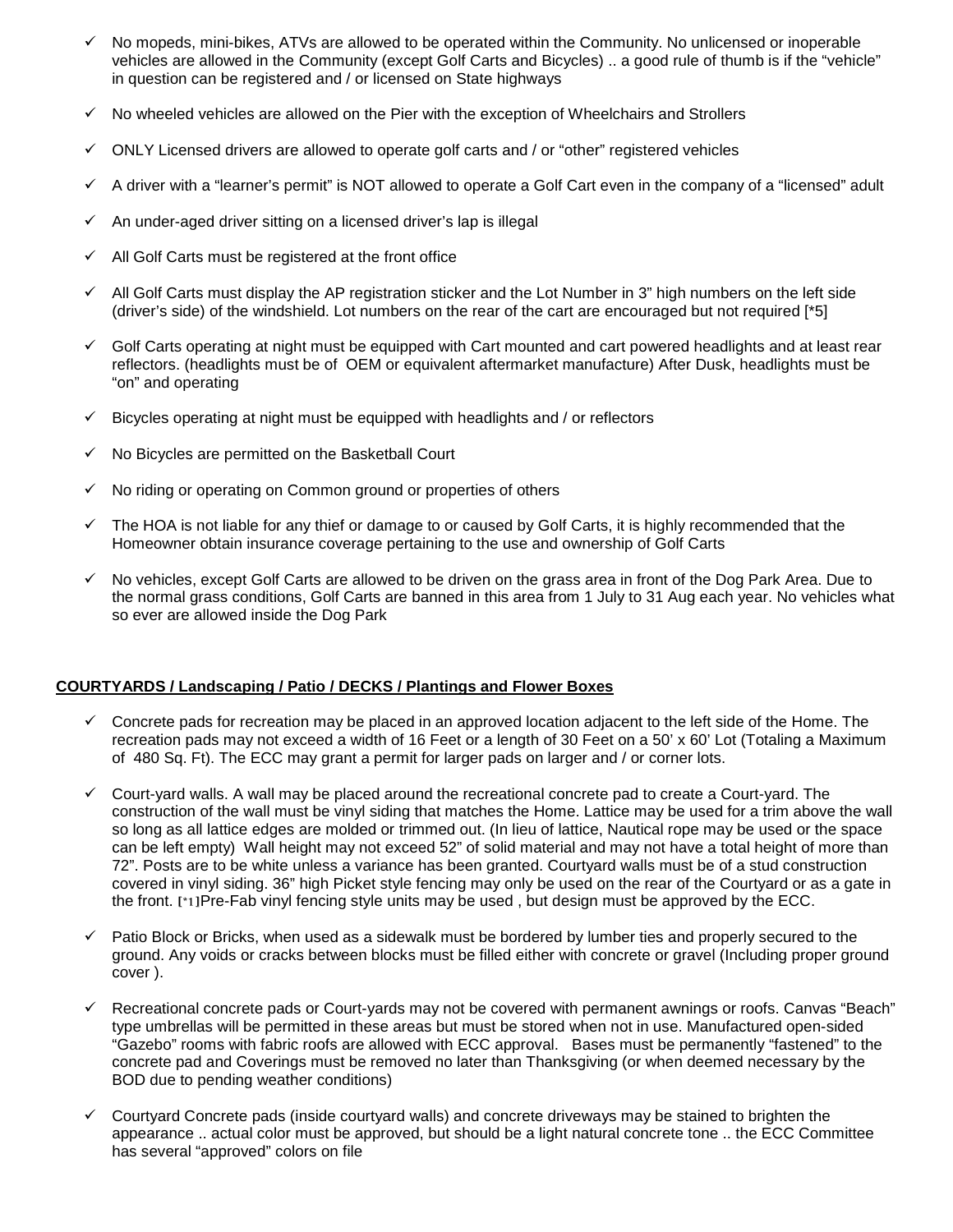- $\checkmark$  No wood burning fire-pits are allowed .. No open burning of any kind is allowed except within the confines of a cooking device of a design approved by the BOD
- $\checkmark$  Hot Tubs are allowed but must be covered with a lockable cover to prevent accidents
- $\checkmark$  Landscape Regulations are considered to be "in effect" Year round
- $\checkmark$  Lot shall be maintained by the Owner in such a manner as to prevent them from becoming unsightly, unsanitary, or a hazard to health and safety"
- $\checkmark$  Trees up to 9" in diameter (28" in circumference measured 12" from the ground) are required to be bordered with appropriate materials .Trees larger than 9" do not require borders
- $\checkmark$  Any homeowner has the right to trim or prune the growth of any tree, shrub or bush that encroaches on his property from a neighboring property. This would include limbs, roots, etc.
- $\checkmark$  All skirting / siding MUST be protected by landscape timbers or other approved materials ...
- $\checkmark$  Any non-skirted areas MUST be protected by landscape timbers or other approved materials no later than January 2015 [\*2]
- $\checkmark$  It is the Homeowner's responsibility to spray and / or weed all flower beds including the area between the hard borders and skirting
- $\checkmark$  No plantings or obstacles shall be installed where it will interfere with the normal maintenance of the HOA grounds … No weeds / Limbs / Debris of any kind is allowed to be stored / piled anywhere on a Property for more than 48 Hours
- $\checkmark$  No dumping of grass (or anything for that matter) in the ponds / swales / drainage areas
- $\checkmark$  Open decks (steps and platforms) must be built from new materials only. Rail height shall be a minimum of 36" and a maximum of 42" in height. Any deck greater than 30" from ground level will be required to have either lattice or pickets that have open spaces of no greater than 4". Decks must be skirted with the same skirting as used on the Home.
- $\checkmark$  Skirting is required on all Homes, Decks, and Additions. Current approved skirting is the "T-LOK" brand in white, beige, or gray. A black plastic "ground track liner" is required. This Guideline pertains to the Community as originally built .. as colored skirting is being phased out, by Manufacturers, only White skirting is allowed
- $\checkmark$  No ground level wooden decking will be approved.
- $\checkmark$  When adjoining the Home .. Planter boxes may be no wider than 48" front and rear with a Maximum height of 24". When adjoining the side of the Home, it may be no wider than 42" with a Maximum height of 12". When adjoining a court-yard privacy wall, Maximum width is 18" and Maximum height is 12". Planter Boxes detached from the Home will have a Maximum size of 10 Sq. ft. each, with a total of all detached planter boxes not to exceed 40 Sq. Ft. Maximum height on detached planter boxes is 12".

NOTE – All Planter boxes must be properly bordered with lumber ties or other "hard-surface" edging and the inside covered with "weed cloth" and gravel or mulch. See attached print.

- All trees, shrubs, and other plantings must be bordered by a planter box made with wood, lumber, block or other "hard-surface" material. As shown on detail "A" of landscape layout bed sheet. .
- Owners of Lots adjoining Common Properties must receive prior approval before placing any landscaping or improvements on Common property.
- $\checkmark$  The ECC reserves the right to approve all types of plantings. Generally shrubs will be required to be of a reasonable height and width that can easily be pruned / maintained by the Homeowner. Planting should not interfere with a neighboring property or the access for mowing by HOA personnel

# **Rentals / Guests and Visitors**

 $\checkmark$  All visitors and guests must register at the Office or with Courtesy Personnel to obtain a Visitors pass before entering the Community, regardless if they have a gate card or not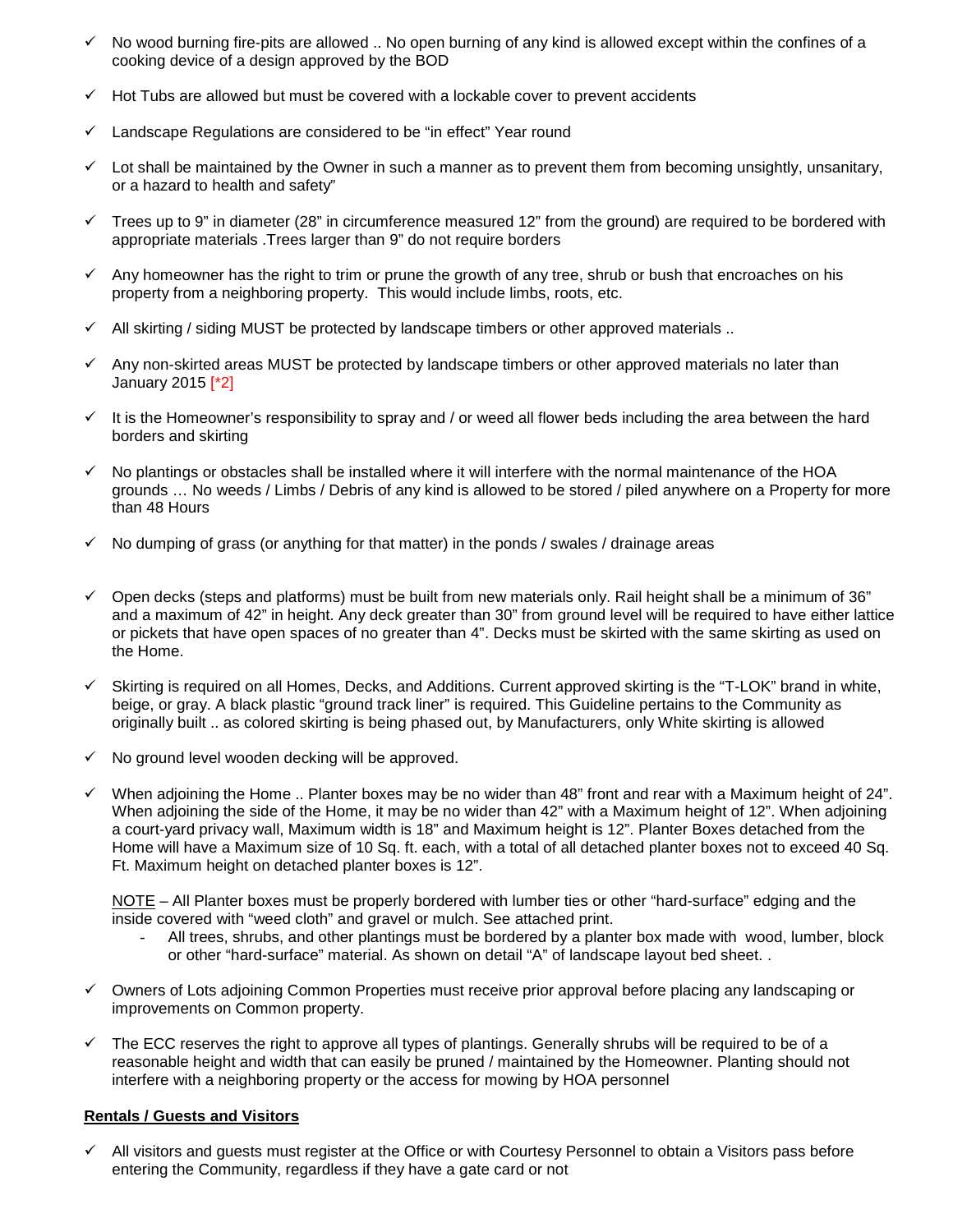- $\checkmark$  Homeowners are responsible for the actions of and any damage caused by renters, visitors and guests
- Any Homeowner which rents their property MUST have a rental agreement on file at the Office
- Renters, visitors and guests are not allowed to bring in Boats, Trailers, RV's, Golf Carts, etc.

#### **Animals / Wildlife**

- $\checkmark$  A resident Wild Bird population lives here at Assateague Pointe  $\ldots$  Please avoid feeding the Geese and Ducks as this only complicates the dirt and grime in the Community. Geese and Ducks are also Federally protected, anyone injuring or killing geese or ducks will be subject to prosecution by the appropriate State and Federal Authorities
- There is a resident group of Feral cats also in the Community, feeding is highly discouraged as like any "wild" animal, these cats can carry any number of diseases including rabies. The local Human shelters will not accept feral cats that are being feed by residents and therefore anyone feeding these cats also accepts the responsibilities and liabilities associated with them. Anyone caught feeding the cats are subject to fines as levied by the ECC .. appeals must be directed to BOD [\*3]
- The Ponds are stocked with fish HOWEVER these are *catch and release ONLY* .. Anyone keeping or killing the fish will be subject to prosecution by the appropriate authorities. No fishing license is required to fish in these ponds (\* 24 June 14)
- $\checkmark$  Effective 1 January 2011, the State Assembly of Maryland, instituted a recreational fishing license structure which developed license and registration requirements for the tidal waters of the State. This includes any fishing which may take place from the Assateague Pointe Pier. Any persons under the age of 16 years are excluded from this requirement. There are a few other exemptions for requiring licensing, but you (the Homeowner) are responsible for contacting the Maryland DNR Fisheries Service via e mail: [customerservice@dnr.state.md.us](mailto:customerservice@dnr.state.md.us) or by calling 410-260-8300. The Assateague Pointe Pier is considered a private recreational Pier which does not give the Community as a whole any type of exclusion, therefore licensing is your responsibility.(\* 24 June 14)
- $\checkmark$  A recreational crabber may crab without a license 24-hours-a-day, 7-days-a-week from docks, piers, bridges, boats and shorelines using only dip nets and any number of handlines for catching crabs. Automatically closing crab traps are illegal, only "manually" operated devices are allowed. A recreational license is not required in the Atlantic Ocean, coastal bays and their tributaries. However, you are required to have a license in order to use any of the following gear: crab traps, net rings, seines or trotlines. Recreational crabbing is allowed from April 1 through December 31, and it is the Homeowners responsibility to understand and follow the harvest and minimum limit restrictions imposed by the State of Maryland for this resource. (\* 24 June 14)
- $\checkmark$  All pets must be on leashes and under the control of their owners when outside of the patio area (unless in the enclosed dog park area)
- $\checkmark$  No pets may be left unattended on patios and courtyards
- An off leash dog park area has been developed (2011)
- All pet droppings must be picked up by the owners (including in the Dog Park area)
- $\checkmark$  Both the Volleyball Court and Basketball Court ARE NOT dog walk areas and are off limits to animals
- When driving to the dog park area .. no vehicles are allowed in the grass, except for Golf Carts. Any damage to the grass / grade caused by Golf Carts is the responsibility of the Golf Cart Owner. Due to the normal grass conditions, Golf Carts are also banned in this area from 1 July to 31 Aug each year
- $\checkmark$  Pet Owners are liable for any and all damages caused by their pets

#### **GENERAL COMMUNITY REGULATIONS / MISCELLANEOUS**

- $\checkmark$  Entry into the Gated Community is limited to one (1) vehicle at a time. Once the card system detects the use of a card it will block re-use of the card for 10 minutes… Do not attempt to "follow" a vehicle thru the gate while it is up
- $\checkmark$  The Entry Gate System has an intercom system which can be used during the normal Office hours, should you need assistance. The Exit gate will activate automatically when it detects metal. Entry via the Exit gate is prohibited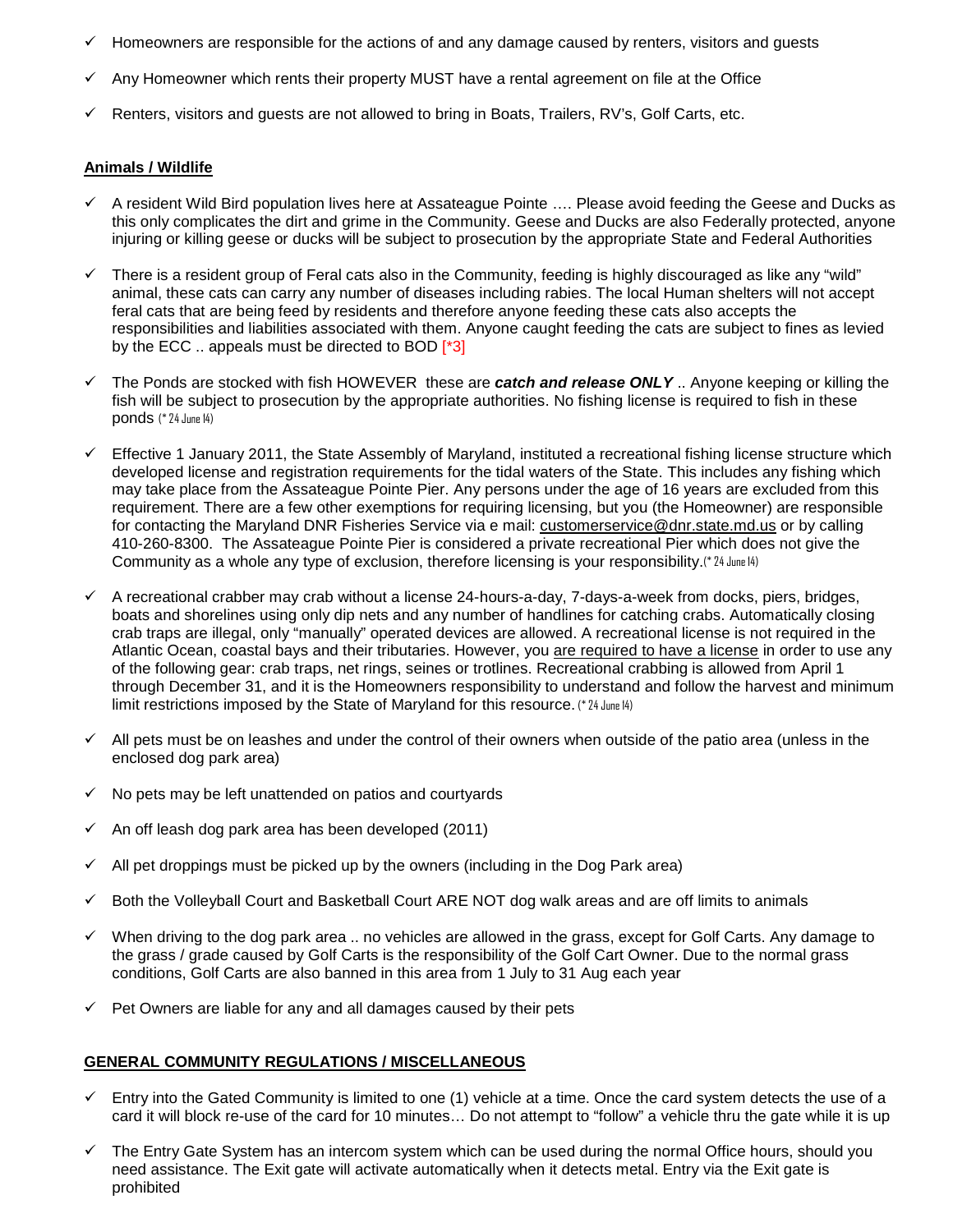- $\checkmark$  The speed limit throughout the Community is 15 MPH
- The Community has a Clubhouse, Recreation Center, and Pier which are "all access" for Homeowners, Renters, and Guests. Both Buildings and the Pier area are under Camera surveillance, 24 hours per day. All HOA property should be left clean, neat and organized, with trash removed … just as you found it when you entered. Any damage to any HOA property will be the responsibility of the offender. Please observe and obey all posted signs.
	- Clubhouse … Is a large air conditioned open area equipped with, tables and chairs, restrooms, showers, kitchen facilities, large screen TV and a screened-in porch. Curfew at this Building is 11 PM on weeknights and 12 PM on weekends (Courtesy Personnel may close earlier at their discretion). Children under the age of 14 are not permitted without Adult supervision within the Clubhouse. Generally the Pool will open at 10 AM and close at 6 PM on weekdays … From July 1 until the Closing weekends in September the pool will close at 8 PM .. unless there is a "special" event or activity which may close the Pool at any time. A Life Guard will be on duty for all "open hours". The Rules and Regulations for the Pool Deck are clearly defined with signage prior to entering, these include but are not limited to, No Glass outside of the Building and No Smoking on the Pool Deck. Children under the age of 15 are not permitted without Adult supervision in the Pool area. Smoking is allowed in the designated area  $@$  the BBQ Pit.  $[^{*4}$ ] No loitering will be permitted after hours, and please be considerate of others in regards to noise.
	- Recreation Center ... Is a large air conditioned open area equipped with a pool table, ping pong table, video games, restrooms, showers, and Laundry Room with coin operated washers and dryers. There is a change machine located in this building which accepts \$1 and \$5 bills. Curfew at this Building is 11 PM on weeknights and 12 PM on weekends (Courtesy Personnel may close earlier at their discretion). Children under the age of 14 are not permitted within the Rec Center without Adult supervision. Generally the Pool will open at 10 AM and close at 6 PM on weekdays … weekends the pool will close at 8 PM, unless there is a "special" event or activity which may close the Pool at any time. A Life Guard will be on duty for all "open hours". The Rules and Regulations for the Pool Deck are clearly defined with signage prior to entering, these include but are not limited to, No Glass outside of the Building and No Smoking on the Pool Deck. Children under the age of 15 are not permitted without Adult supervision in the Pool area. Smoking is allowed in the designated area behind the Rec Center. [\*4] No loitering will be permitted after hours, and please be considerate of others in regards to noise.
	- Pier … The 8 foot wide x 1000+ foot long Pier is located at the Southeast end of the Community with access to Sinepuxent Bay. The Pier is open for crabbing and fishing (note.. as of 2011 a Coastal Bays Fishing License is required by the State of Maryland). Any crabs or fish obtained from the Bay may be kept for personal consumption as long as they meet the minimum size and creel limits for the State of Maryland and or Federal law. Crab lines, pots and baskets, nets, fishing rods/ lines must not be left unattended. "Anything" deemed "unattended" may be confiscated and disposed of, by the HOA. Access to the surrounding wetland areas is strictly prohibited. No bicycles, golf carts, or motorized vehicles of any nature are allowed on the Pier (wheelchairs and strollers are allowed). No swimming or diving is permitted from the Pier. Benches and trash receptacles are provided for everyone use. No littering on the Pier or in the wetlands will be tolerated. Adults should use extreme caution when allowing children on the Pier as no Lifeguards are available in this area.
	- Lake Areas ... The Community has many lakes / ponds which are part of the water runoff containment for the Community. The main Lake (located on your left as you enter the Community) is equipped with picnic tables, grills and paddle boats, all of which are free but on a "first come first served basis". Life jackets are supplied and should be used and returned to the storage receptacles. These lakes / ponds are stocked with fish which are catch and release ONLY, it is recommended that barbless hooks be used while fishing in these areas. Children under the age of 12 are not permitted without Adult supervision
- $\checkmark$  No Glass what-so-ever is allowed on the "outdoor" pool deck areas ... Glass containers my not be brought into the outside areas in any manner IE: inside coolers, bags, boxes … **NO GLASS means NO Glass** [\*5]
- $\checkmark$  All Homeowners are encouraged to help protect the Community including common property. If you witness any abuse or anything unusual, please notify the office or after office hours courtesy personnel
- $\checkmark$  Trash.. Dumpsters are located just beyond the Lake as you enter the Community. Do not throw or place garbage on the ground. This ground area should be kept clean to avoid encouraging pests. There is NO curbside trash collection.